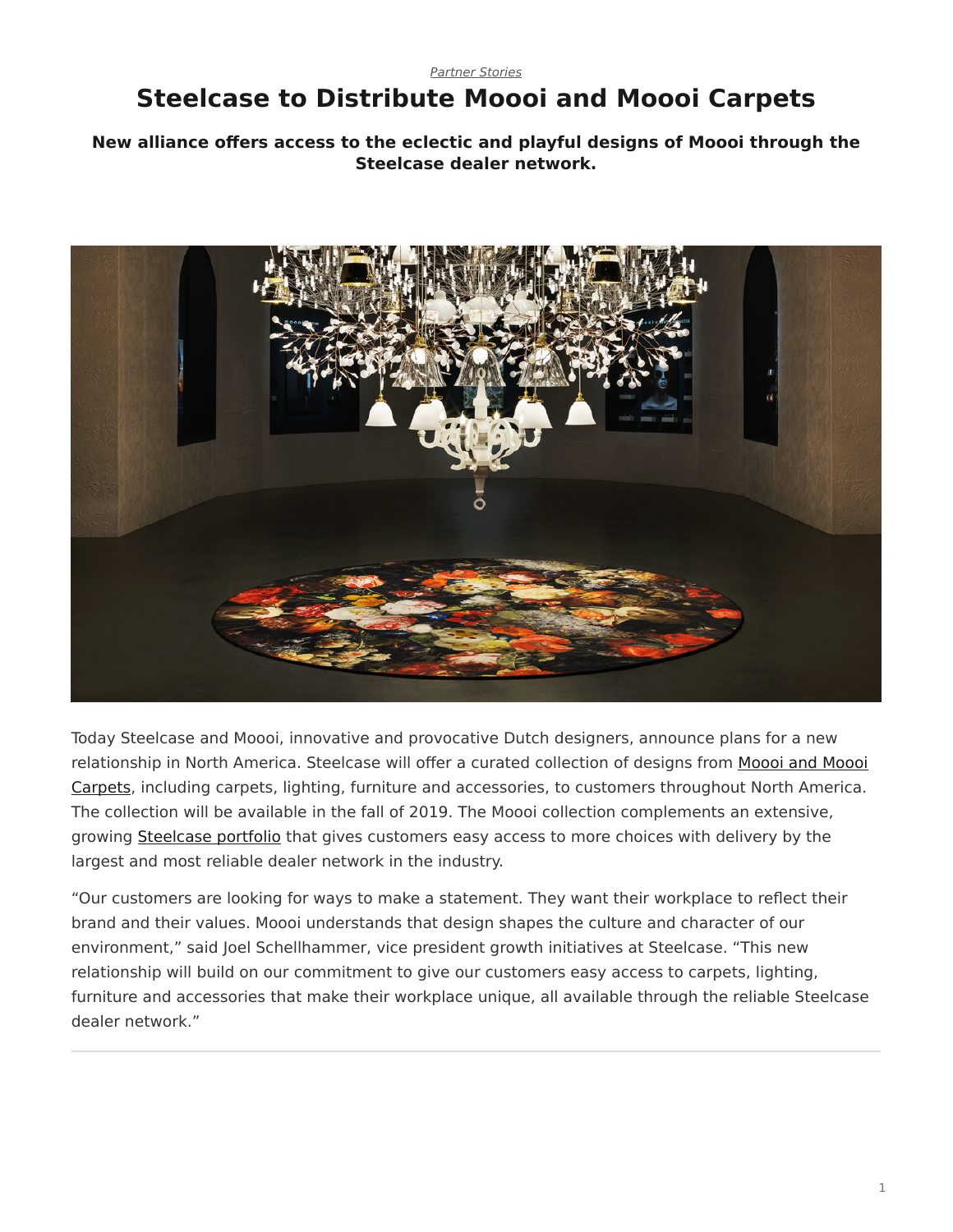## **EXPLORE MOOOI & MOOOI CARPETS**

Learn more about unique and innovative Dutch designers Moooi and Moooi Carpets.

Founded in 2001 by Marcel Wanders and Casper Vissers, and currently led by Marcel Wanders and Robin Bevers, Moooi is named after their native Dutch word for beautiful – the third 'o' in the brand name is symbolic of even more beauty and uniqueness. Moooi celebrates timeless objects of beauty which possess the uniqueness and character of antiques combined with the freshness of modern times. With carpets, lighting, furniture and accessories, Moooi creates interior environments decorated with an inspiring variety of patterns and colors to embrace any kind of space and make people of different ages, cultures and personalities fall in love with their environment.



"We're incredibly excited about this relationship with Steelcase that will bring the best of our iconic carpets, lighting, furniture and accessories to the contact market," said Robin Bevers, CEO of MOOOI. "Our products celebrate playfulness and now together with Steelcase, we will help designers create the unique work environments their clients demand."

"Moooi Carpets offers a rich and refined carpet collection with an extensive assembly of unique, iconic and breathtaking design. This new relationship will help bring access to our signature creations," said Martien Valentijn CEO Moooi Carpets.